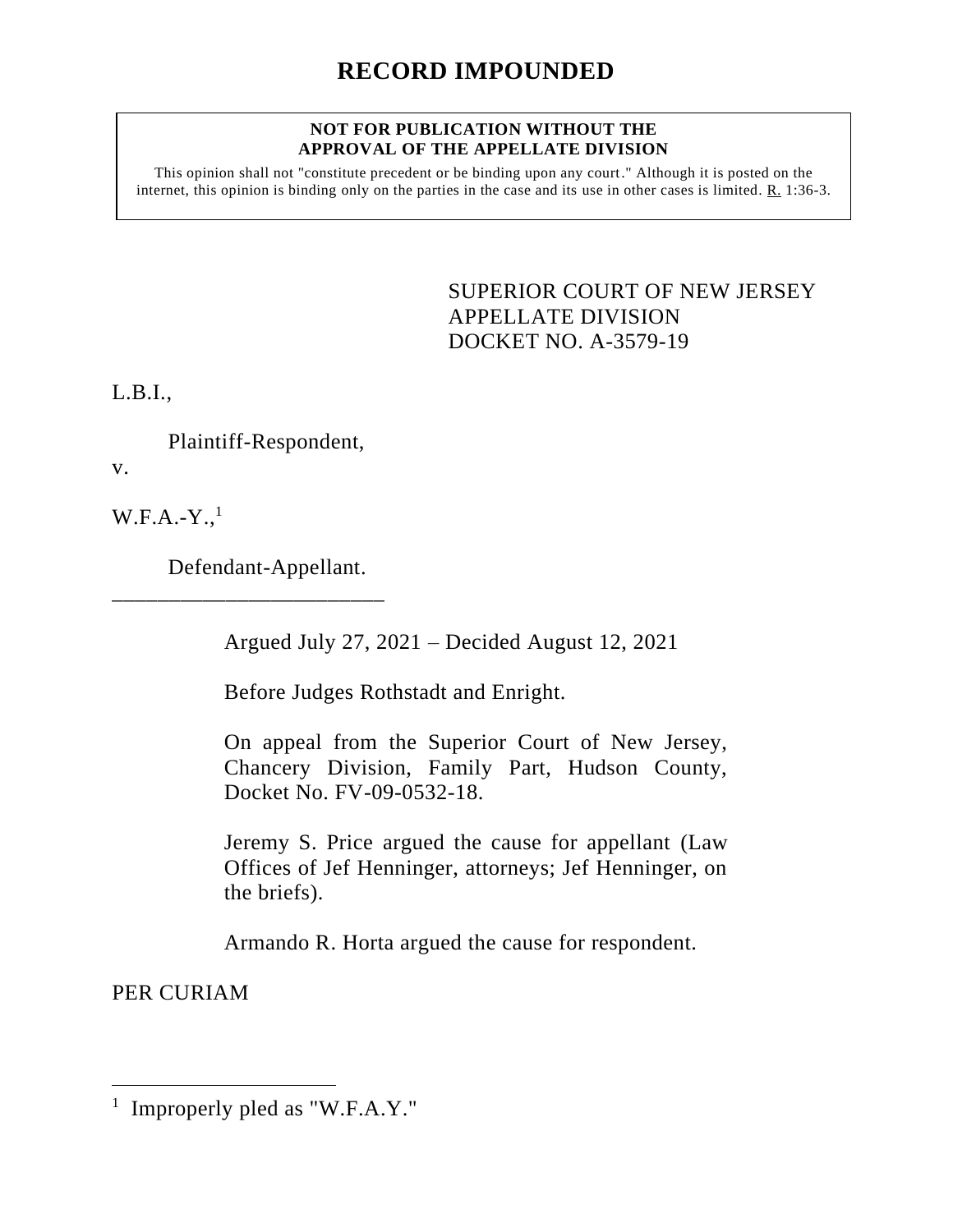Defendant W.F.A.-Y. appeals from the Family Part's February 27, 2020 order, <sup>2</sup> granting his former girlfriend, plaintiff L.B.I. a final restraining order (FRO) under the Prevention of Domestic Violence Act (PDVA), N.J.S.A. 2C:25- 17 to -35.<sup>3</sup> We affirm.

We incorporate by reference the facts set forth in our prior unpublished opinion in this matter, L.B.I. v. W.F.A.-Y, A-3211-17 (App. Div. Dec. 12, 2019), but also highlight certain testimony and findings from the initial and remand hearings to provide context to the instant appeal.

Plaintiff and defendant were in a dating relationship from November 2015 to August 2017. They lived together from March to August 2017 in plaintiff's apartment. According to plaintiff, she terminated the relationship on August 20, 2017. On August 27, 2017, plaintiff filed a domestic violence complaint and obtained a temporary restraining order (TRO) against defendant, alleging defendant committed the predicate act of harassment, N.J.S.A. 2C:33-4,<sup>4</sup> by

<sup>2</sup> The challenged order was amended on March 13, 2020 to include a compensatory damages award to plaintiff in the sum of \$4800.

<sup>&</sup>lt;sup>3</sup> We use initials to protect the identity of victims of domestic violence and to preserve the confidentiality of these proceedings.  $R_1$  1:38-3(d)(9)-(10).

<sup>&</sup>lt;sup>4</sup> N.J.S.A. 2C:33-4 provides, in part, that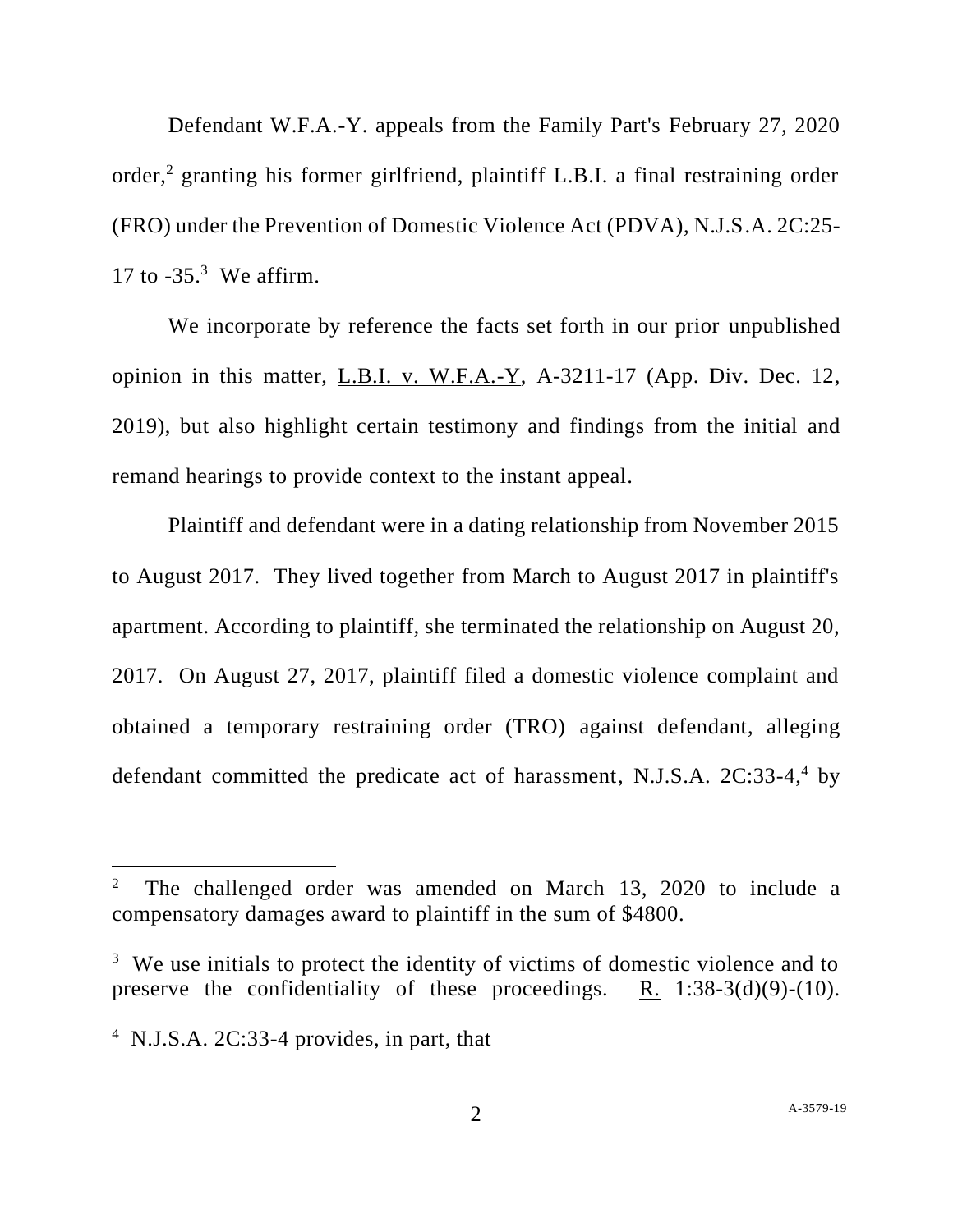calling her over two hundred times, making her feel unsafe in her apartment. Plaintiff also alleged past instances of domestic violence.

On September 8, 2017, plaintiff amended her complaint to include two other predicate offenses; assault, N.J.S.A.  $2C:12-1$ <sup>5</sup>, and criminal coercion, N.J.S.A. 2C:13-5.<sup>6</sup> When she amended her complaint, plaintiff did not

. . . .

(b) Subjects another to striking, kicking, shoving, or other offensive touching, or threatens to do so; or

(c) Engages in any other course of alarming conduct or of repeatedly committed acts with purpose to alarm or seriously annoy such other person.

[N.J.S.A. 2C:33-4.]

<sup>5</sup> "A person is guilty of assault if the person: (1) Attempts to cause or purposely, knowingly or recklessly causes bodily injury to another[.]" N.J.S.A. 2C:12-  $1(a)(1)$ . N.J.S.A.  $2C:11-1(a)$  defines: "bodily injury" as "physical pain, illness or any impairment of physical condition[.]"

 $6$  N.J.S.A. 2C:13-5 provides, in part:

A person is guilty of criminal coercion if, with purpose unlawfully to restrict another's freedom of action to engage or refrain from engaging in conduct, he [or she] threatens to:

a person commits a petty disorderly persons offense if, with purpose to harass another, he [or she]: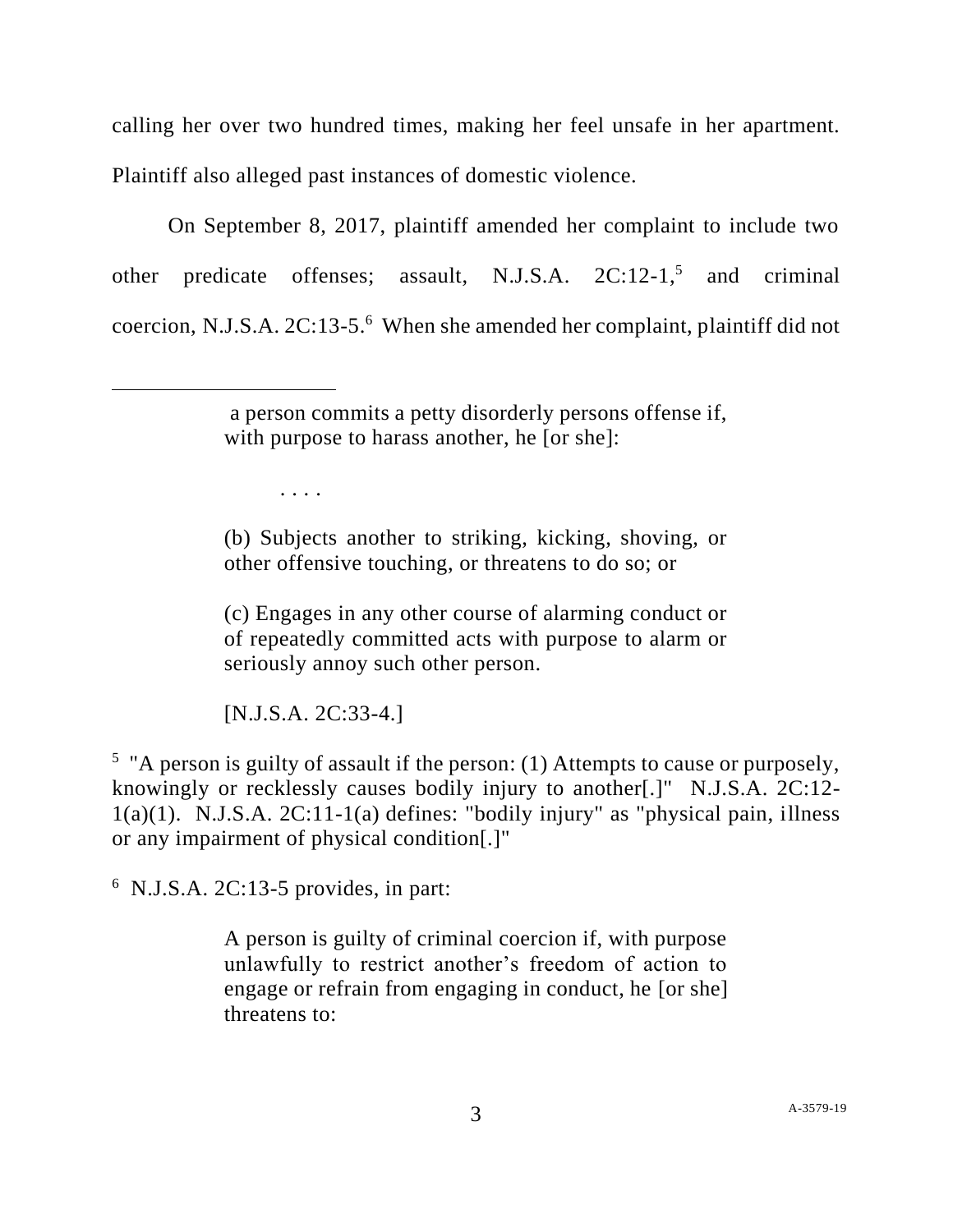allege as a predicate act that defendant acted in "contempt of a [domestic violence] order." Instead, she contended defendant committed the predicate acts of assault and criminal coercion when he left plaintiff a "vulgar" voicemail on her mother's cell phone, sent two letters to plaintiff and her mother in violation of the TRO; broke into plaintiff's apartment and destroyed her belongings; contacted plaintiff's employer in attempt to get her fired from her job if she did not resume a relationship with defendant; threatened to distribute

[N.J.S.A. 2C:13-5 (Emphasis added).]

<sup>(1)</sup> Inflict bodily injury on anyone or commit any other offense, regardless of the immediacy of the threat;

<sup>(2)</sup> Accuse anyone of an offense;

<sup>(3)</sup> Expose any secret which would tend to subject any person to hatred, contempt or ridicule, or to impair his credit or business repute;

<sup>(4)</sup> Take or withhold action as an official, or cause an official to take or withhold action;

<sup>(5)</sup> Bring about or continue a strike, boycott or other collective action, except that such a threat shall not be deemed coercive when the restriction compelled is demanded in the course of negotiation for the benefit of the group in whose interest the actor acts;

<sup>(6)</sup> Testify or provide information or withhold testimony or information with respect to another's legal claim or defense; or

<sup>(7</sup>**)** Perform any other act which would not in itself substantially benefit the actor but which is calculated to substantially harm another person with respect to his health, safety, business, calling, career, financial condition, reputation or personal relationships.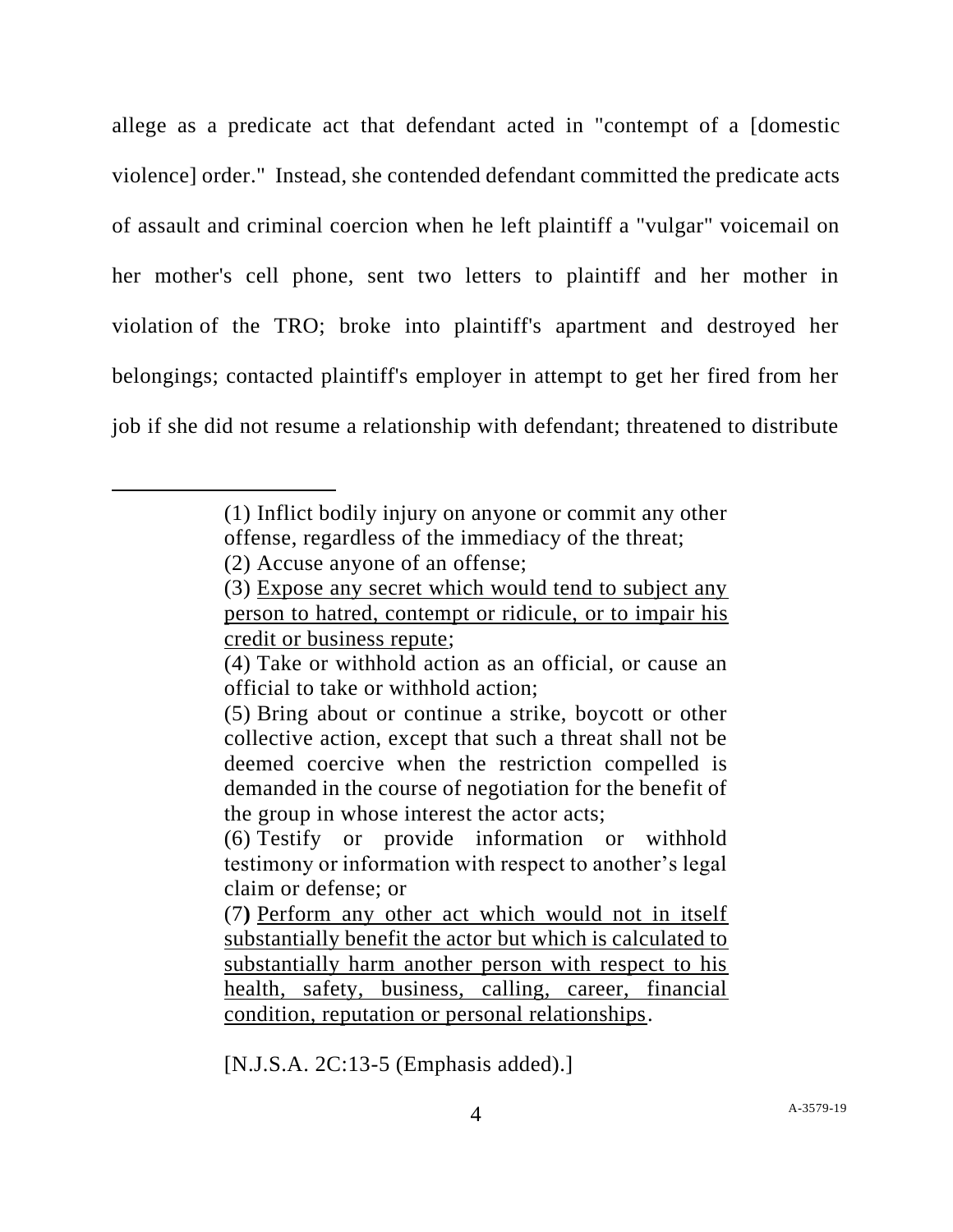explicit photographs and videos of plaintiff to her family and friends; and, followed plaintiff to her apartment twice in the days following the breakup. Plaintiff also amended her complaint to include two additional alleged past instances of domestic violence.

After a bench trial, during which the parties testified, the judge rendered an oral decision, concluding an FRO should issue in each party's favor. Pertinent to the instant appeal, the judge determined, in part,

> [defendant] did, before the incidents in the complaint, threaten to send out some sexual material related to [plaintiff], to her family and friends and that . . . he threatened before that to call her employer . . . to tell the employer about the video. And he admitted later that he did do that and told them about the video which he believed would have been in violation of her work rules and would lead her to be fired. Those are acts of harassment.

> And . . . also . . . he did leave the letter, P-1, on the car window after the service of the [TRO] and left the other letter, which refers to the prior episodes between them, when he removed his personal belongings. And both of those constitute violations of the restraining order.

Accordingly, the judge found defendant committed the predicate act of harassment and had violated the TRO, although plaintiff had not alleged a violation of the TRO as a predicate act. The judge also determined defendant was entitled to an FRO against plaintiff, noting defendant had testified to "a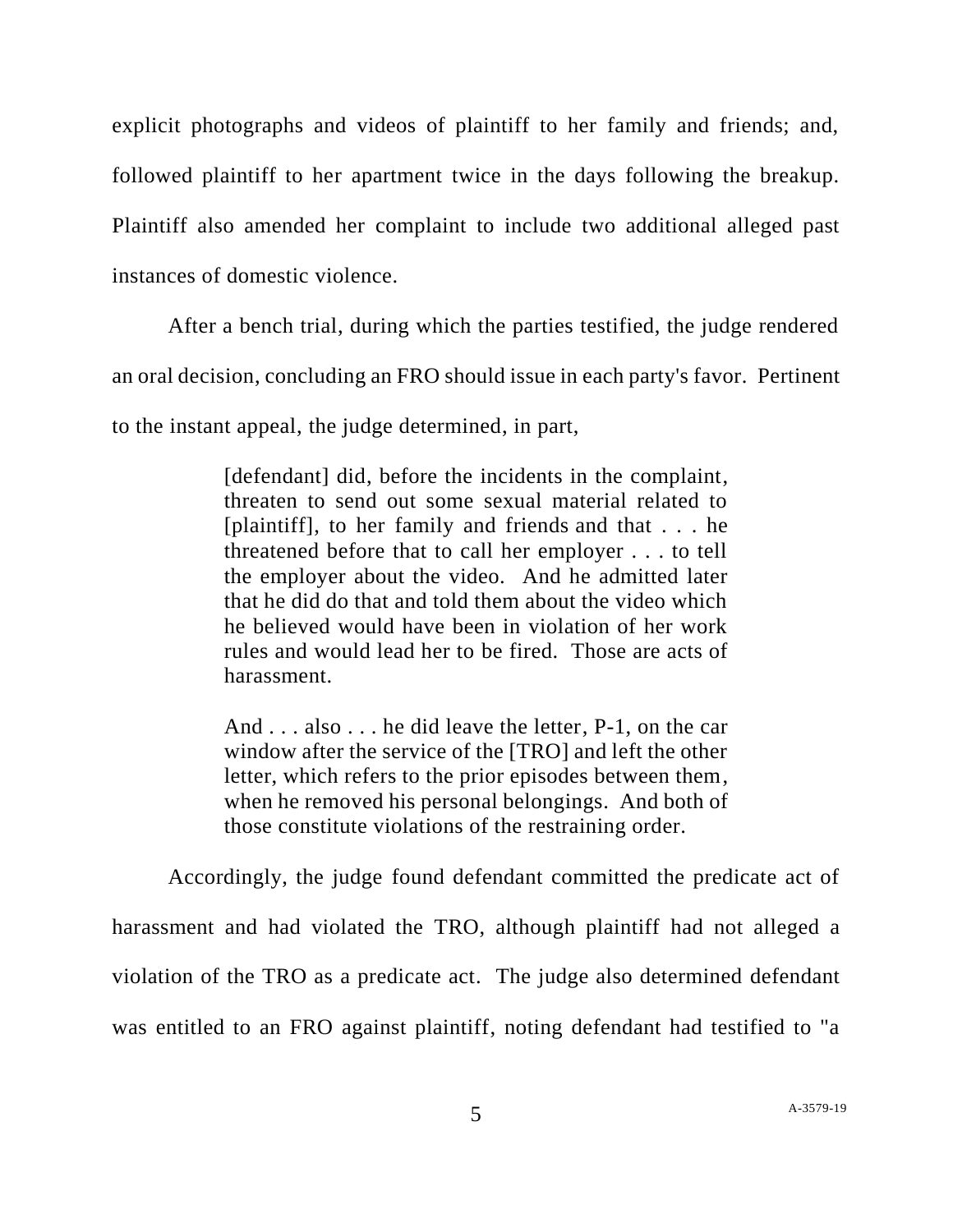series of incidents in the months leading up to [the parties'] breakup where she assaulted him."

 Defendant appealed from the FRO entered against him but plaintiff did not appeal from the FRO entered against her. We vacated the FRO against defendant and remanded the matter, based on the trial court's failure to make the requisite factual findings for the entry of an FRO, consistent with Rule 1:7-4 and Silver v. Silver, 387 N.J. Super. 112 (2006).

At the remand hearing, newly retained counsel for the parties elected not to provide additional argument to the court. The same judge who presided over the initial final hearing conducted the remand hearing. The judge prefaced his remarks by noting that only defendant had challenged the FRO entered against him, so the judge confined his findings accordingly. The trial court then referred to its factual findings from the initial hearing and explained:

> The harassment finding was based on a finding that [defendant] had threatened to send sexual material to people that [plaintiff] knew and to call her employer about an issue that he believed to have been a violation of her work rules, and he admitted making that call. Those findings are still intact.

> I find that [defendant] did threaten to send sexual material to other people. That he did, in fact, call her employer for the purpose of trying to affect her employment. That constitutes a course of conduct designed to annoy or alarm under N.J.S.A. 2C:33-4(c)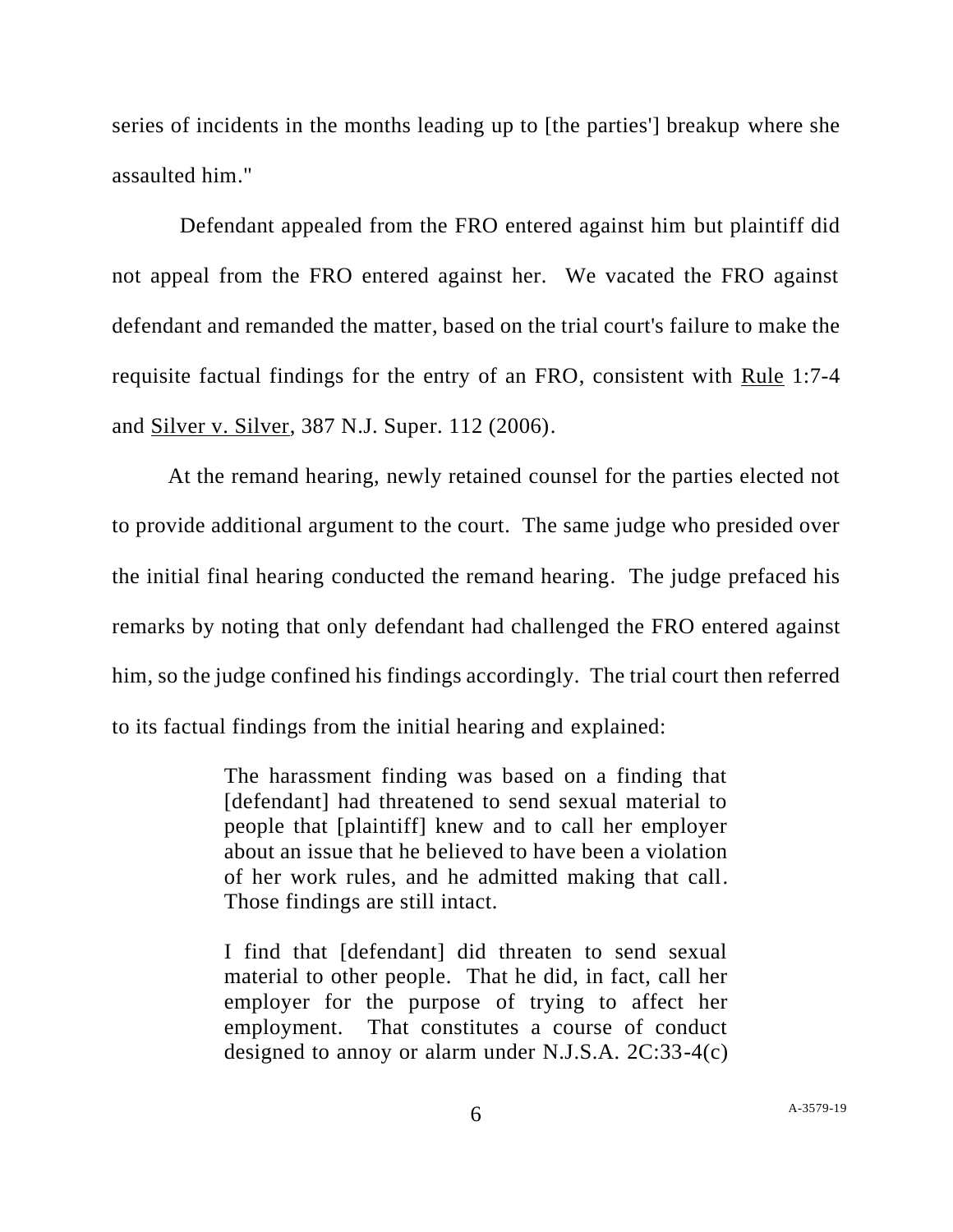and constituted harassment because it was for the purpose of harassing her and annoying or alarming her. It also constituted criminal coercion under N.J.S.A. 2C:13-5 because it was designed to unlawfully restrict [plaintiff's] freedom to engage or [refrain] from engaging in conduct, namely the resumption of her relationship with [defendant], and that he performed an act which in and of itself substantially benefit[s] the actor, but which is calculated to substantially harm another person. The actor being [defendant] and the other person being [plaintiff], with respect to his health, safety, business, calling, career, financial condition, reputation or personal relationships. His purpose in making that phone call to the employer was to restrict her ability to end her relationship with him and served no substantial benefit to him. It therefore constituted criminal coercion.<sup>7</sup>

The assault issue, although the assault box is checked off, the only assault [plaintiff] testified to were two remote acts that would constitute prior acts of domestic violence in 2016 where, on two separate occasions, she was injured by [defendant] and required medical attention.

Based on that, based on the prior history of assault, based on the nature of the harassment and criminal coercion, I find that [plaintiff] did prove harassment and criminal coercion. She did not prove assault as a predicate act, although she did prove it as prior acts of domestic violence. That history and the conduct she alleged and testified to and proved in terms of the

<sup>7</sup> A fair reading of the transcript suggests that the remand judge initially misquoted from the criminal coercion statute, but corrected himself to confirm his finding that the phone call defendant admittedly made to plaintiff's employer was "calculated to substantially harm" plaintiff and restrict her ability to end her relationship with defendant, without serving a "substantial benefit to" defendant.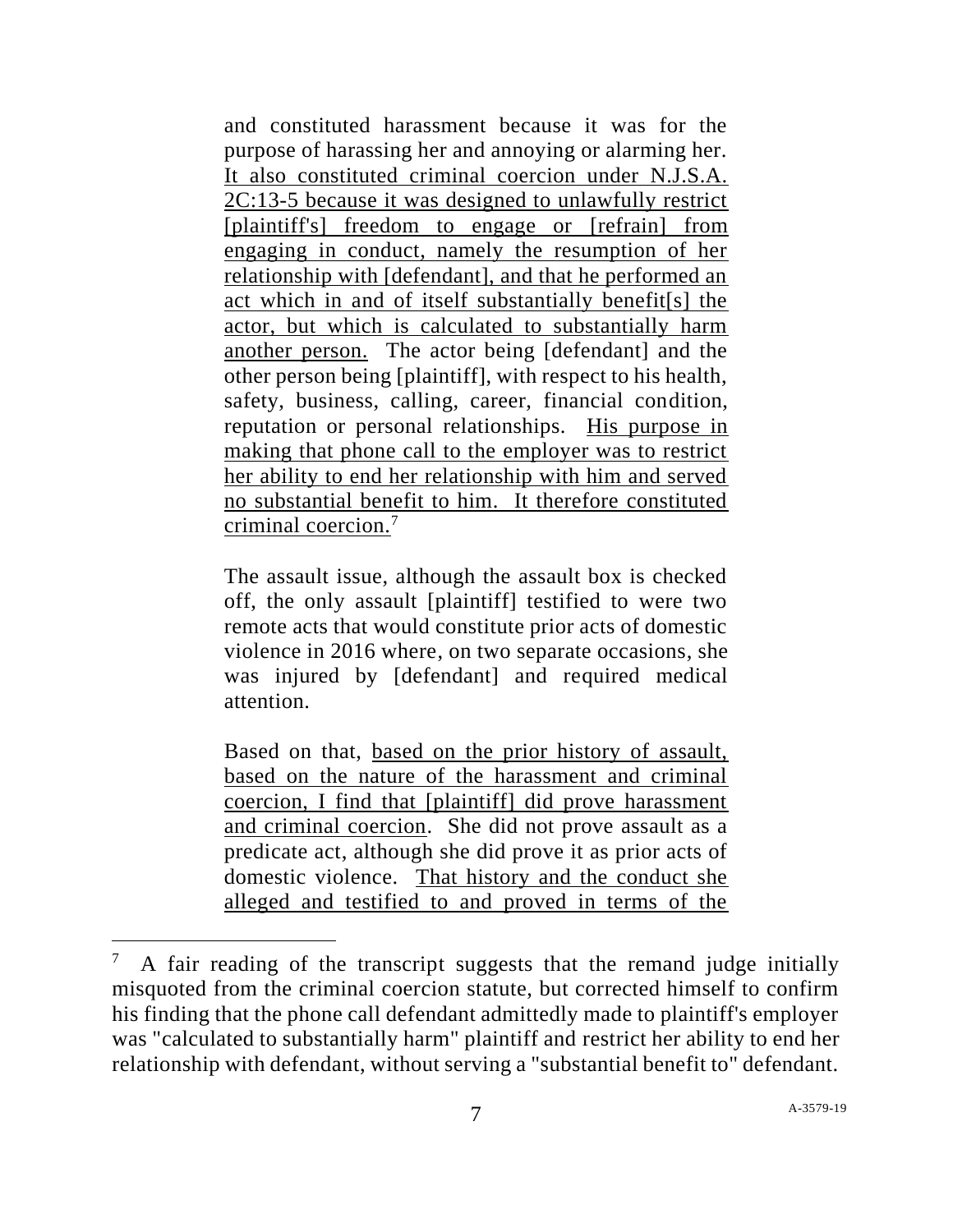threats justify the final restraining order. There is a need to protect her against further domestic violence by [defendant]. Although the Appellate Division held that the violations that I found had not been alleged as predicate acts, they do go to the issue of a need for a restraining order and the fact that [defendant] violated the restraining order after it was issued, also supports the conclusion that a final restraining order is necessary. So, the final restraining order will be put back into place.

[Emphasis added.]

On appeal, defendant argues "[t]he trial court erred in finding that the appellant committed the predicate acts of harassment and criminal coercion." In his reply brief, he adds the contention that "[t]he trial court erred in finding that a[n FRO] was necessary" by improperly considering the two prongs set forth in Silver. We are not persuaded.

Preliminarily, we note that we need not address arguments raised for the first time in a reply brief. See Gormley v. Wood-El, 218 N.J. 72, 95 n.8 (2014); Drinker Biddle & Reath LLP v. N.J. Dep't. of Law & Pub. Safety, 421 N.J. Super. 489, 496 n.5 (App. Div. 2011) (claims not addressed in merits brief deemed abandoned and could not properly be raised in a reply brief); see also Pressler and Verniero, Current N.J. Court Rules, cmt. 5 on R. 2:6-2 (2021) ("It is, of course, clear that an issue not briefed is deemed waived."). However, we do so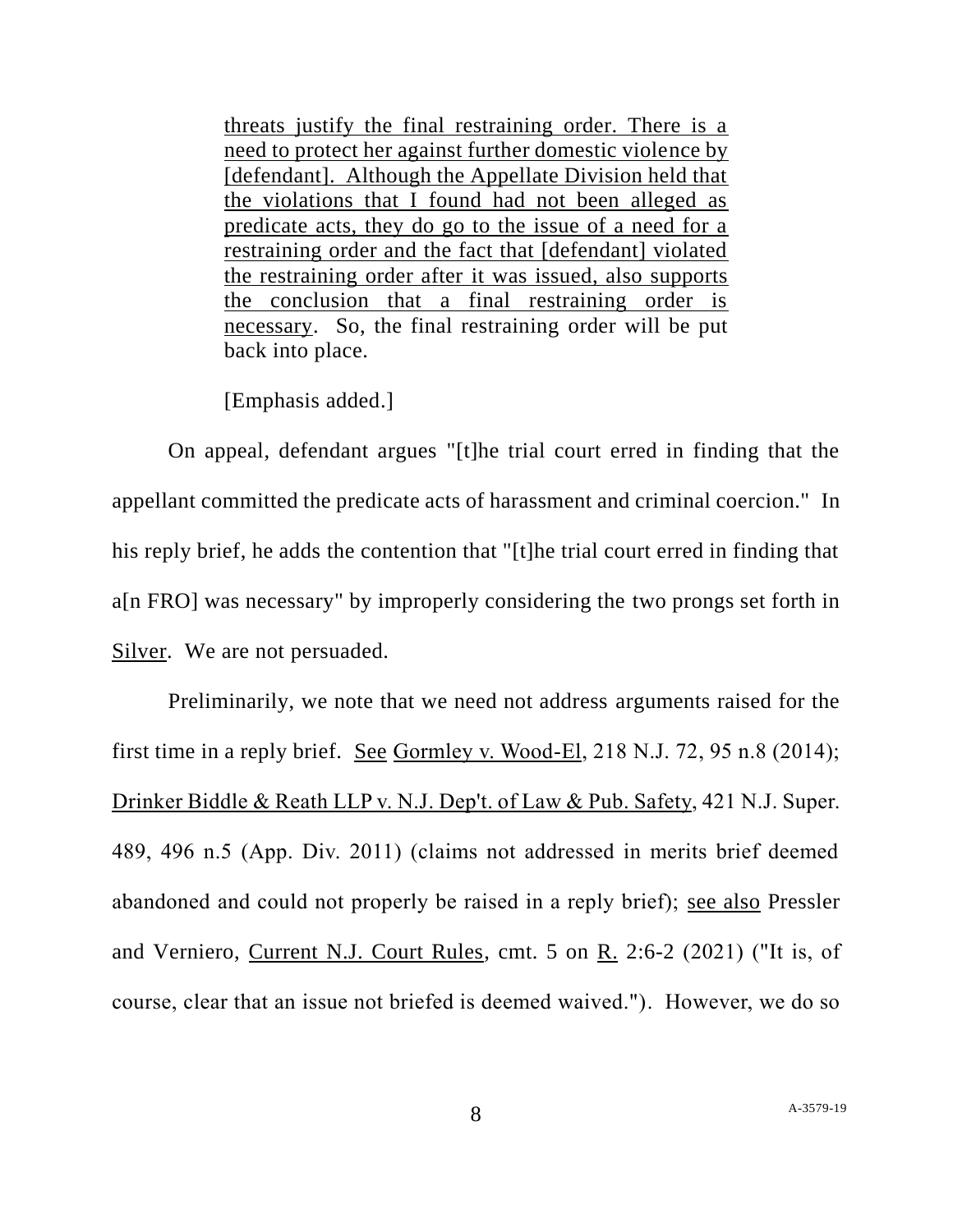here because defendant's belated argument touches on the very reason we remanded this matter in 2019.

Our scope of review of Family Part orders is limited. Cesare v. Cesare, 154 N.J. 394, 411 (1998). We owe substantial deference to the Family Part's findings of fact because of its special expertise in family matters. Id. at 413 (citations omitted). Deference is especially appropriate in bench trials when the evidence is "largely testimonial and involves questions of credibility." Id. at 412 (citations omitted). A trial judge who observes witnesses and listens to their testimony is in the best position to "make first-hand credibility judgments about the witnesses who appear on the stand." N.J. Div. of Youth & Fam. Servs. v. E.P., 196 N.J. 88, 104 (2008). We will not disturb a trial court's factual findings unless "they are so manifestly unsupported by or inconsistent with the competent, relevant and reasonably credible evidence as to offend the interests of justice." Cesare, 154 N.J. at 412 (quoting Rova Farms Resort, Inc. v. Invs. Ins. Co. of Am., 65 N.J. 474, 484 (1974)). However, we do not accord such deference to legal conclusions and review such conclusions de novo. Thieme v. Aucoin-Thieme, 227 N.J. 269, 283 (2016).

The purpose of the PDVA is to "assure the victims of domestic violence the maximum protection from abuse the law can provide." G.M. v. C.V., 453

9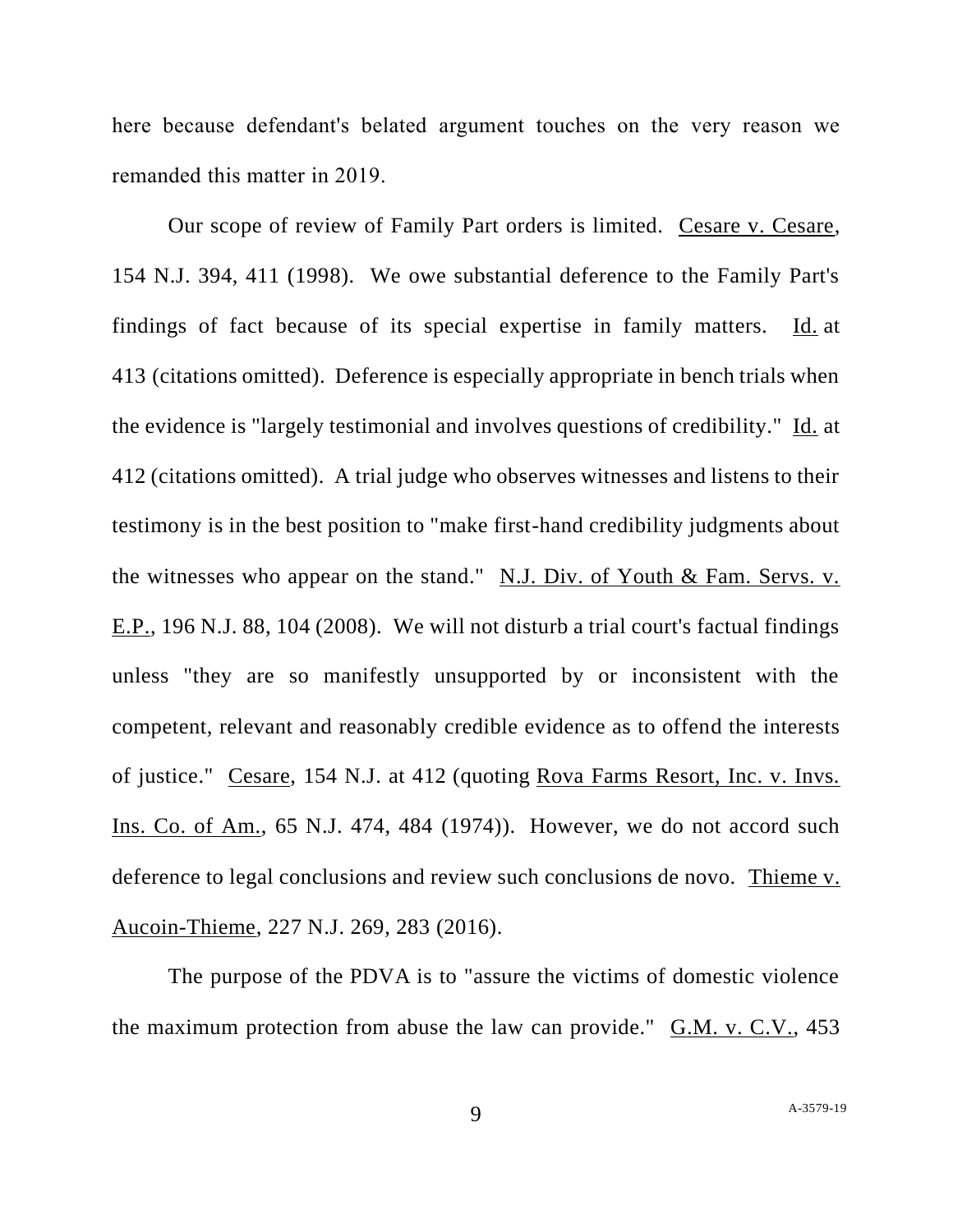N.J. Super. 1, 12 (App. Div. 2018) (quoting State v. Brown, 394 N.J. Super. 492, 504 (App. Div. 2007)); see also N.J.S.A. 2C:25-18. Consequently, "[o]ur law is particularly solicitous of victims of domestic violence," J.D. v. M.D.F., 207 N.J. 458, 473 (2011) (quoting State v. Hoffman, 149 N.J. 564, 584 (1997)), and courts will "liberally construe[] [the PDVA] to achieve its salutary purposes," Cesare, 154 N.J. at 400.

To determine whether the entry of an FRO is appropriate, the court must first "determine whether the plaintiff has proven, by a preponderance of the credible evidence, that one or more of the predicate acts set forth in N.J.S.A. 2C:25-19[(a)] has occurred." Silver, 387 N.J. Super. at 125. If the court finds the defendant committed a predicate act of domestic violence, then the second inquiry "is whether the court should enter a restraining order that provides protection for the victim."  $\underline{Id}$  at 126. While the second inquiry "is most often perfunctory and self-evident, the guiding standard is whether a restraining order is necessary, upon an evaluation of the factors set forth in N.J.S.A. 2C:25-  $29[(a)](1)$  to  $-29[(a)](6)$ , to protect the victim from an immediate danger or to prevent further abuse." Id*.* at 127; see also J.D., 207 N.J. at 475-76.

Here, the remand judge found defendant not only threatened to send sexual material involving plaintiff to other people, but defendant also called her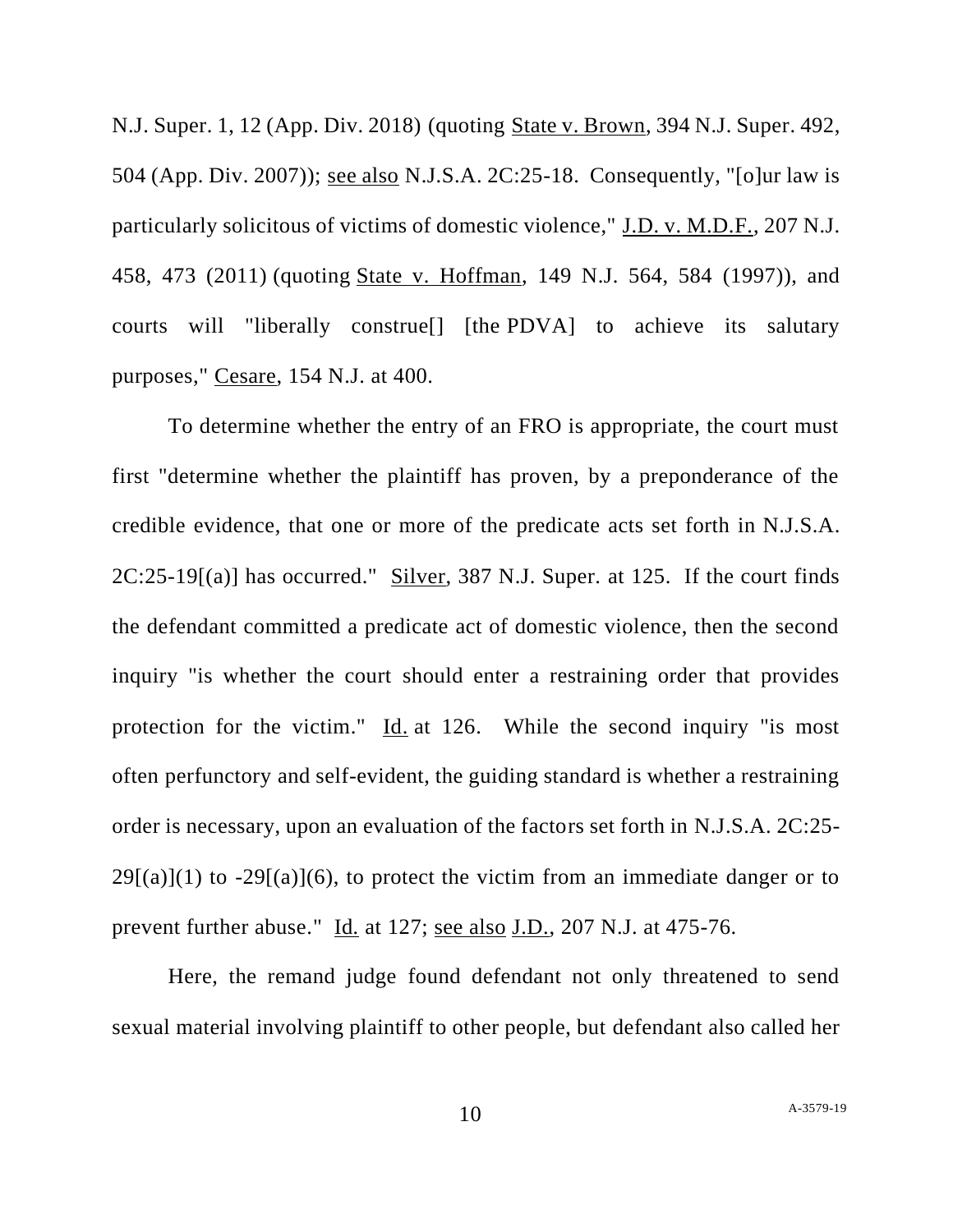employer to affect her employment, thereby engaging in a course of conduct for the purpose of harassing, annoying or alarming plaintiff. Additionally, the judge found defendant threatened plaintiff that he would call her employer "to tell the employer about the video. And he admitted later that he did do that and told them about the video, which he believed would have been in violation of her work rules."

The judge's findings that defendant committed the predicate acts of harassment and criminal coercion are amply supported by the record. Indeed, defendant admitted during cross-examination that he "threaten[ed] to call [plaintiff's] employer to get her in trouble" and did so because he "was angry at her." Also, when asked by plaintiff's counsel if there was "anything [he] was hoping to get by making that threat," defendant answered "Not really. It was just something that I said in the moment." Defendant further admitted that he contacted plaintiff's employer "[p]robably mid-September," i.e., well after the TRO was entered.

Regarding the second Silver prong, the judge observed that defendant not only admitted to certain actions, but plaintiff also "did prove [assault] as prior acts of domestic violence," and that defendant "violated the restraining order